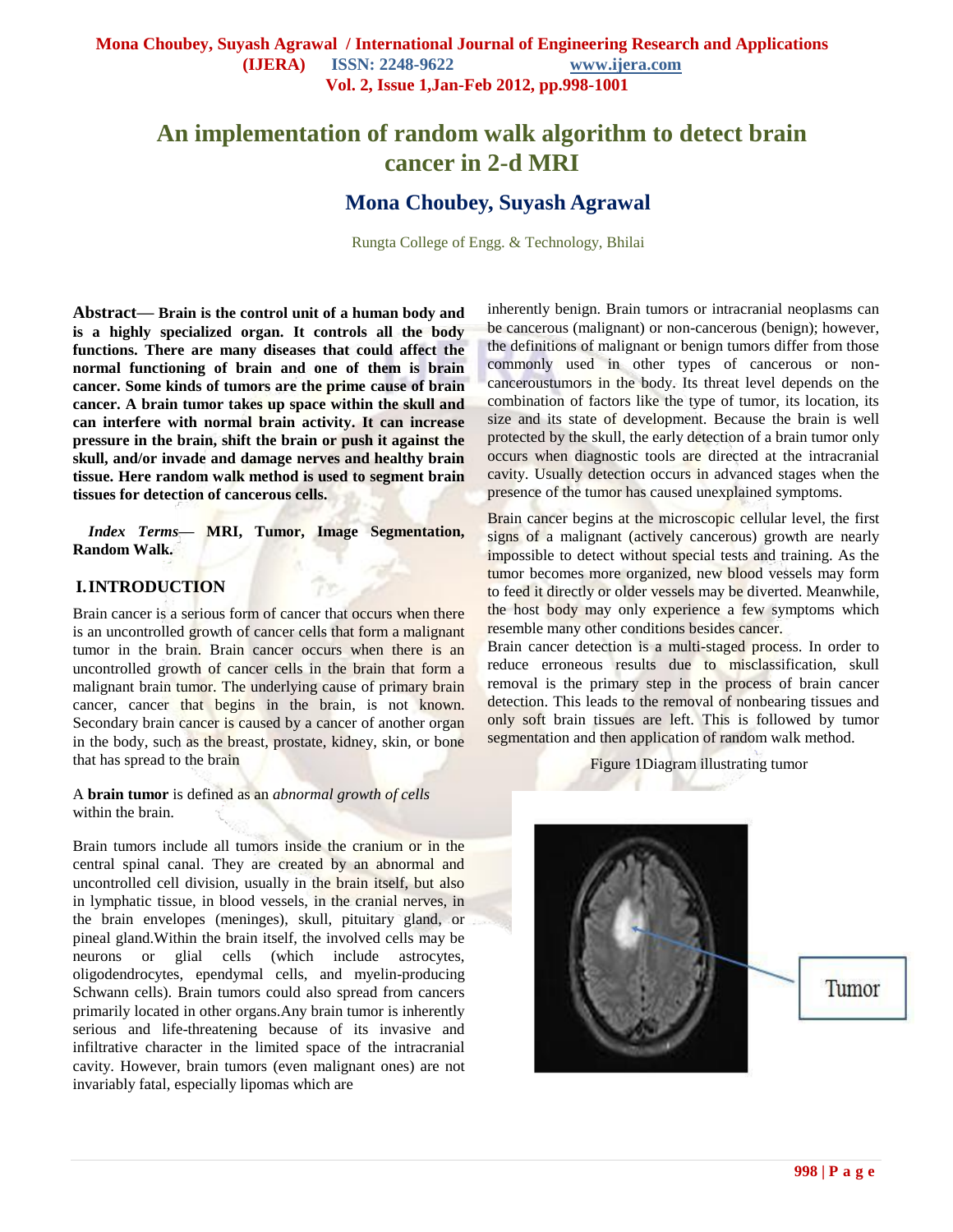#### **Mona Choubey, Suyash Agrawal / International Journal of Engineering Research and Applications (IJERA) ISSN: 2248-9622 www.ijera.com Vol. 2, Issue 1,Jan-Feb 2012, pp.998-1001**

Magnetic resonance imaging is a relatively new technology first developed at the [University of Aberdeen,](http://en.wikipedia.org/wiki/University_of_Aberdeen) UK. Magnetic resonance imaging is a medical imaging technique used in radiology to imagine better understanding of interior structures. MRI makes use of the property of nuclear magnetic resonance (NMR) to illustrate nucleus of atoms inside the body.MRI provides good [contrast](http://en.wikipedia.org/wiki/Contrast_(vision)) between the different [soft tissues](http://en.wikipedia.org/wiki/Soft_tissues) of the body, which makes it especially useful in imaging the [brain,](http://en.wikipedia.org/wiki/Neurology) [muscles,](http://en.wikipedia.org/wiki/Human_musculoskeletal_system) the [heart,](http://en.wikipedia.org/wiki/Cardiovascular) and [cancers](http://en.wikipedia.org/wiki/Oncology) compared with other [medical imaging](http://en.wikipedia.org/wiki/Medical_imaging) techniques such as [computed tomography](http://en.wikipedia.org/wiki/Computed_tomography) (CT) or [X-rays.](http://en.wikipedia.org/wiki/Medical_radiography) One advantage of an MRI scan is that it is harmless to the patient. Actually other imaging technique like CT scans or traditional X-rays makes use of the ionizing radiation but MRI is free from it.

In this work brain cancer tissues are taken into the observation. It uses strong magnetic fields and non-ionizing radiation in the radio frequency range, unlike [CT scans](http://en.wikipedia.org/wiki/Computed_axial_tomography) and [traditional X-rays,](http://en.wikipedia.org/wiki/Radiography) which both use [ionizing radiation.](http://en.wikipedia.org/wiki/Ionizing_radiation) While CT has the quality to distinguish two separate structures an arbitrarily small distance from each other i.e. it provides good [spatial resolution](http://en.wikipedia.org/wiki/Spatial_resolution) but MRI has the quality to distinguish the differences between two arbitrarily similar but not identical tissues comparable resolution with far better [contrast resolution.](http://en.wikipedia.org/wiki/Contrast_resolution) The basis of this ability is due to the complex library of pulse sequences that the modern medical MRI scanner includes, each of which is optimized to provide image contrast based on the chemical sensitivity of MRI. There are two types of basic MRI scan (a) T1 weighted MRI (b) T2-weighted MRI. These two types of images are formed due to the property of the pulse generation sequence and these pulses controls the activity of providing better contrast between inter structural parts of the brain i.e. the pulses can be inverted to perform reverse operation while scanning the part of the body

**T1 weighted MRI:** This is a basic standard scan which provides well contrast between fat and water. In this MRI the water is represented by the darker portion and the fat portion is represented by the brighter intensity values. While forming this image the gradient echo sequence with small values of the echo time and repetition time. Due to the small repetition time scanning process becomes very fast in this imaging technique.

**T2 weighted MRI:** This is just opposite to the T1 weighted MRI. In this imaging technique fat portion of the brain is represented by the darker parts and water part is shown by the brighter intensity values. Also echo time and repetition time are long.

.



FIGURE 2 MAGNETIC RESONANCE IMAGE

Magnetic resonance imaging (MRI) of the brain is a safe and painless test that uses a magnetic field and radio waves to produce detailed images of the brain and the brain stem. An MRI doesn't use radiation, which is one way it differs from a CAT scan (also called a CT scan or a computed axial tomography scan).

# **II. METHODOLOGY**

This proposed work has been divided into three parts-skull removal, seed point selection and random walk. The diagram shown below illustrates the sequence of tasks to be performed in brain cancer detection.



**Figure 3 WORK FLOW GRAPH**

#### **A. Skull removal process**

Skull removal is a major phase in MRI brain imaging applications and it refers to the removal of the brain's non-cerebral tissues. Skull removal has been one of the key pre-processing phases in brain imaging applications [1] and for further analysis of Magnetic Resonance Imaging (MRI) brain images [2]. The main problem in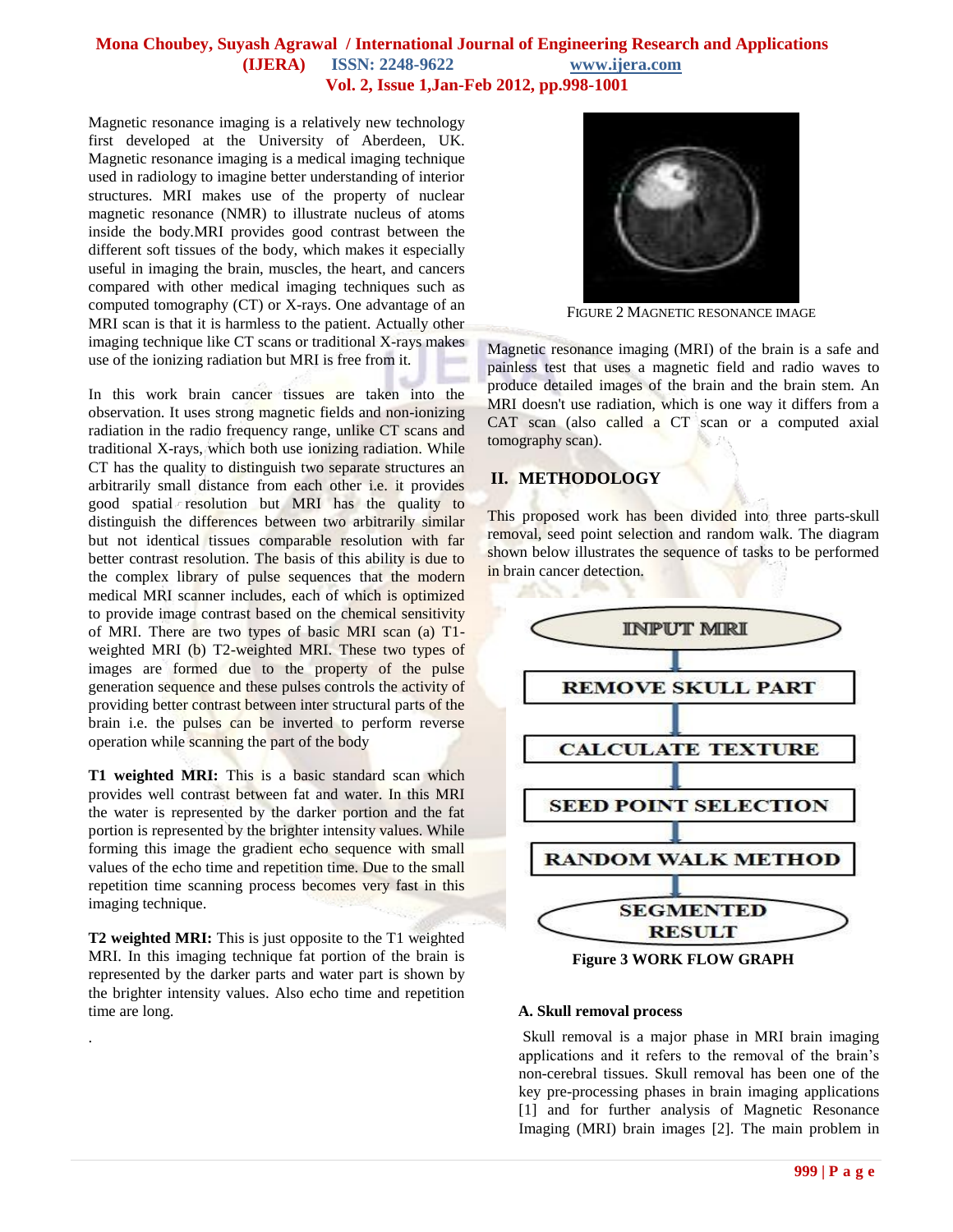### **Mona Choubey, Suyash Agrawal / International Journal of Engineering Research and Applications (IJERA) ISSN: 2248-9622 www.ijera.com Vol. 2, Issue 1,Jan-Feb 2012, pp.998-1001**

skull-stripping is the segmentation of the non-cerebral and the intracranial tissues due to their homogeneity intensities. This is a preprocessing stage for proposed methodology. We have observed that intensity value for the skull part is generally greater than eighty. For removal of the skull part all pixels intensities are set to zero. Skull is unused part in the image for abnormality detection. This is not comprised of any soft tissues so cancerous cells i.e. tumors are not present. Skull removal process avoids the chances of erroneous results in seed point selection.



Figure 4 Skull part in MRI

The following algorithm is designed for skull removal:

(a) First of all find the size of the image and store the no of rows and columns in separate variables.

(b) Perform iteration for half of the columns and all rows.

(c) Process half of image to convert white pixels into the black pixels by setting their gray values to zero.

(d)Same steps are repeated for the remaining columns and rows.

#### **B. Seed point selection**

The image obtained after skull removal is taken as input in this part of the project. Positioning of the seed across the input image gives many possible sub-segmentations of the image having same texture and color property as the pixels i.e. evaluation parameters the seed. Seed point selection has a vital role in the identification of abnormality in the brain image i.e. segmentation is completely dependent on seed point selection. The assumption for this stage is that tumor has grown in considerable size. For the seed point selection we have strengthen our method by combining two approaches described in the algorithm. For the texture analysis of the image mean of the all gray levels are taken so that presence of abnormality can be determined in the input image.

#### **C. Random walk method**

The evaluation parameters of image acquisition are echo time (TE) and repetition time (TR).**Random walk is defined as discrete random motion in which a particle repeatedly moves a fixed distance up, down, east, west,**  **north or south.** This is also a region growing based image segmentation method based on random walk of a particle. In this method the initial position at which a particle is initially present is known as seed point. After calculation of the seed point from second stage this stage starts from the seed point. The region is grown until the result is obtained. Movement from one position to another is based on the probability calculation. It can be explained with following mathematical expression.

 Lehmer also invented the *multiplicative congruential algorithm*, which is the basis for many of the random number generators in use today. Lehmer's generators involve three integer parameters, *a*, *c*, and *m*, and an initial value, *x*0, called the *seed*. A sequence of integers is defined by

$$
x_{k+1} = ax_k + c \mod m
$$

The operation "mod m" refers to the remainder obtained after division by m.

Consider a random walk on an edge-weighted directed graph  $G = (V;E)$  with a weighting function on the set of edges w :

Denote by wij the nonnegative weight of the directed edge ij between nodes i and j.

If ij  $=2$  E, then wij  $= 0$ .

Random walk may be viewed as a process of sequential vertex and can be denoted as the given function:-

 $[W,Ew,Wbsf,Ebsf,Ea,Ev] = \text{randomwalk}(steps, walkers,$ newstate, X, cost, moveclass)

steps = the number of random steps to talk

walkers = number of walkers. Must be positive integer.

newstate = (handle to) user-defined method

 $X =$  user-defined problem domain or other data, behaviorally static.

Cost = (handle to) user-defined objective method (function)  $Ew = \text{cost}(X, W)$  where

 $X =$  user-defined problem domain or other data.

 $W = a$  user-defined state from 'newstate' or 'moveclass'.

moveclass  $=$  (handle to) user-defined method,

 $W =$  moveclass $(X, W, Ea, T)$  where

 $X =$  user-defined problem domain or other data.

 $W = a$  user-defined state from 'newstate' or 'moveclass'.

 $Ea$  = average energy at current temperature.

 $T =$  current temperature (will be infinite in Tinit)

## **OUTPUTS:**

 $W =$  cell array of user-defined state(s) from 'newstate' or 'moveclass'.

 $Ew =$  current energies corresponding to W (size walkers)

- $Ev = energy (cost) history at T (T is Inf in random walk)$  $i =$  arbitrary index
	- $Ev(i,1) = step #$
	- $Ev(i,2) = walker \#$
	- $Ev(i,3) =$  an energy visited during T
	- $Ev(i,4)$  = energy attempted from  $Ev(i,1:3)$  during T